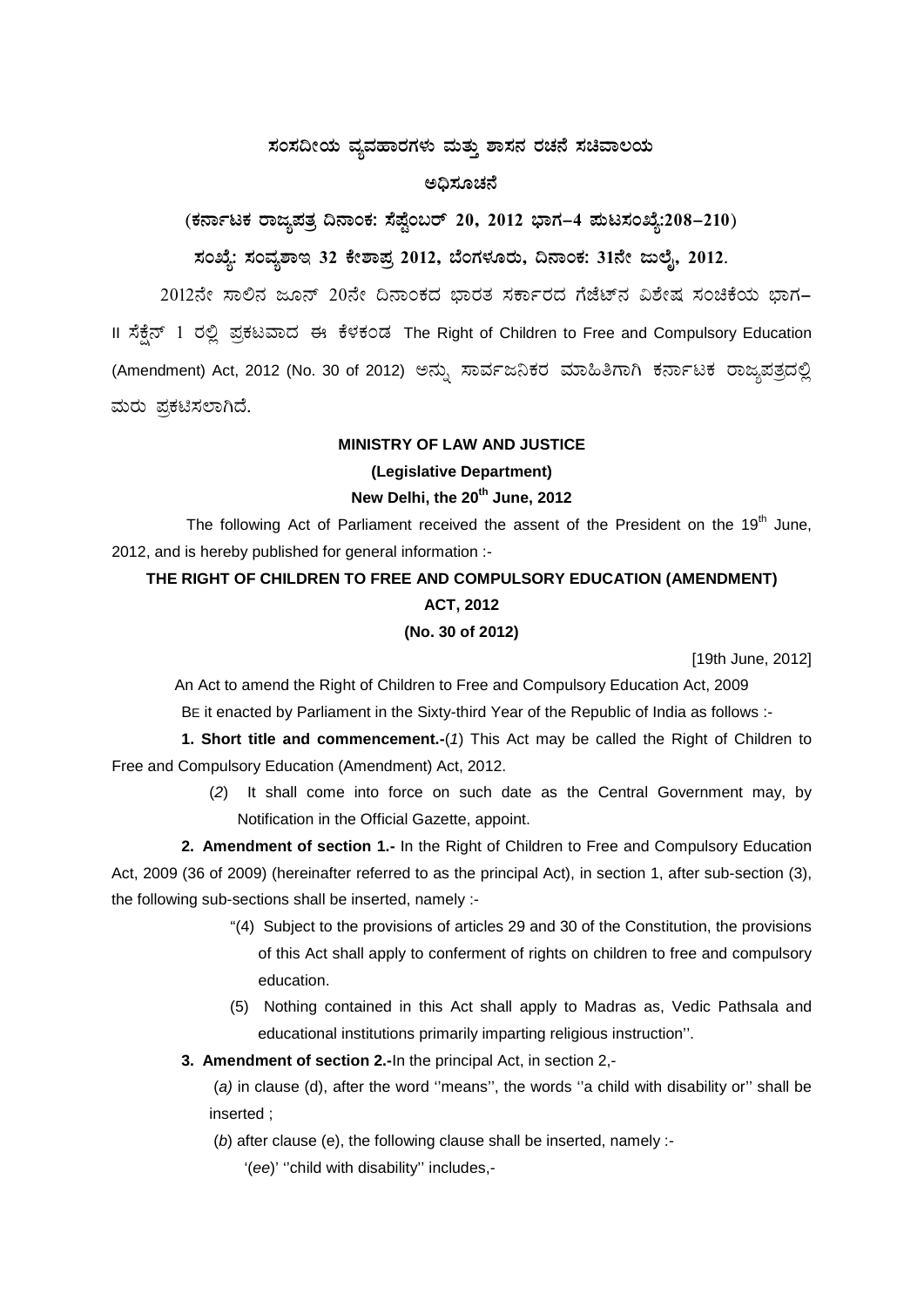- (*A*) a child with ''disability'' as defined in clause (i) of section 2 of the Persons with Disabilities (Equal Opportunities, Protection of Rights and Full Participation) Act, 1995 ; (1 of 1996)
- (*B*) a child, being a person with disability as defined in clause (j) of section 2 of the National Trust for Welfare of Persons with Autism, Cerebral Palsy, Mental Retardation and Multiple Disabilities Act, 1999 ; (44 of 1999)
- (*C*) a child with ``severe disability'' as defined in clause (o) of section 2 of the National Trust for Welfare of persons with Autism, Cerebral Palsy, Mental Retardation and Multiple Disabilities Act, 1999. (44 of 1999).

**4. Amendment of section 3.-**In section 3 of the principal Act,-

(*a*) for sub-section (*1*), the following sub-section shall be substituted, namely :-

(*1*) Every child of the age of six to fourteen years, including a child referred to in clause (d) or clause (e) of section 2, shall have the right to free and compulsory education in a neighborhood school till the completion of his or her elementary education.

(*b*) in sub-section (*2*), the proviso shall be omitted ;

(*c*) after sub-section (*2*), the following sub-section shall be inserted, namely :-

`(*3*) A child with disability referred to in sub-clause (*A*) of clause (*ee*) of section 2 shall, without prejudice to the provisions of the Persons with Disabilities (Equal Opportunities, Protection of Rights and Full Participation) Act, 1995, (1 of 1996) and a child referred to in sub-clauses (*B*) and (*C*) of clause (*ee*) of section 2, have the same rights to pursue free and compulsory elementary education which children with disabilities have under the provisions of Chapter V of the Persons with Disabilities (Equal Opportunities, Protection of Rights and Full Participation) Act, 1995 :

Provided that a child with ``multiple disabilities'' referred to in clause (h) and a child with ``severe disability'' referred to in clause (*o*) of section 2 of the National Trust for Welfare of Persons with Autism, Cerebral Palsy, Mental Retardation and Multiple Disabilities Act, 1999 (44 of 1999) may also have the right to opt for home-based education .'.

**5. Amendment of section 21.-**In section 21 of the principal Act, in sub-section (2), the following proviso shall be inserted, namely:-

``Provided that the School Management Committee constituted under sub-section (*1*) in respect of,-

(a) a school established and administered by minority whether based on religion or language ; and

(b) all other aided schools as defined in sub-section (ii) of clause (n) of section 2,

Shall perform advisory function holy.".

**6. Amendment of section 22.-** In section 22 of the principal Act, in sub-section (*1*), for the words ``School Management Committee, constituted'', the words ``School Management Committee, except the School Management committee in respect of a school established and administered by